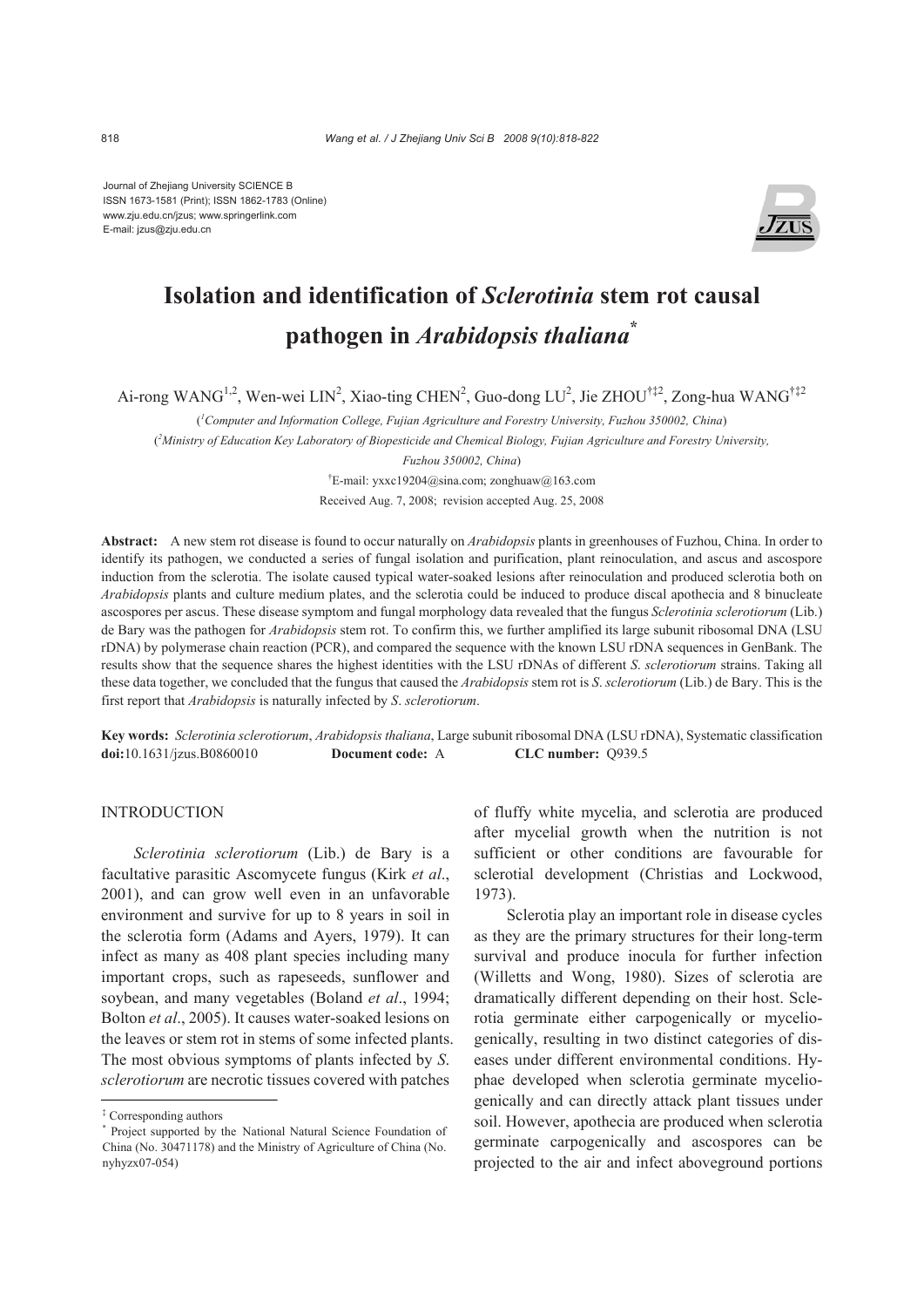of host plants (Bardin and Huang, 2001; Le Tourneau, 1979; Bolton *et al*., 2005).

The large subunit ribosomal DNA (LSU rDNA) has been widely used as a potential marker for fungal species identification in recent years. The LSU is a part of the rDNA gene sequence of the nuclear genome, which is arranged in ribosome clustered at tandem repeat manner (Long and Dawid, 1980; Sonnenberg *et al*., 2007). Ribosomal genes are highly conserved in different forms of living organisms (Woese *et al*., 1990), but are actually composed of a mixture of conserved and divergent regions. It is considered that LSU rDNA is an imprint of evolutionary history for different organisms (Lydeard *et al*., 2000).

The new disease, with similar symptoms to sclerotia stem rot, was observed when we grew *Arabidopsis thaliana* in a greenhouse. In order to identify the causal pathogen, we conducted pure isolation and observed the morphology and cytology of the isolate, further sequenced the LSU rDNA and compared the identity with the known *S*. *sclerotiorum* LSU rDNA sequences. Our results clarify that the *Arabidopsis* sclerotia stem rot disease was caused by an isolate of *S*. *sclerotiorum*, which will open a new window to study plant-*S*. *sclerotiorum* interaction by using the model *Arabidopsis* plant system.

#### MATERIALS AND METHODS

## **Fungal isolation and purification**

We followed a standard procedure by Fang (1998) for fungal isolation and purification. The infected tissues of *Arabidopsis* were collected from local greenhouses, cut into small pieces, and then rinsed 3~4 times with diluted water after treated with 70% (v/v) ethanol for  $2~3$  s and with 0.1% (w/v) mercuric chloride solution for 3~5 min. The treated tissues were transferred to potato dextrose agar (PDA) medium and cultured at 25 °C. To confirm pathogenicity of the isolate, the pure culture was reinoculated onto *Arabidopsis* plants. When actively growing on PDA plates, mycelium-agar plugs were excised from the margin of the fungal colony and used to inoculate *Arabidopsis* leaves. Inoculated leaves were then incubated in a growth chamber at  $23-25$  °C with 100% relative humidity until observation.

# **Treatment of sclerotia at low temperature to induce apothecium development**

The sclerotia produced on PDA medium were collected, placed in moist sands evenly, and then cultured in 4 °C for 6~8 weeks and left in place at 15~20 °C under scattered light until the apothecia developed (Smith and Boland, 1989).

#### **Microscopic observation of ascospore morphology**

Apothecia were cut into thin slices and stained with trypan blue solution over night to observe the morphology of asci and ascospores, or stained with 0.5 μg/L ethidium bromide (EB) for 30 min to observe nuclei, or stained with 10 μg/ml Calcofluor white solution for 5 min to observe cell walls and septa between cells, then rinsed with sterile water, and photographed with visible, ultraviolet light and fluorescence under an Olympus microscope, respectively.

## **Polymerase chain reaction (PCR) amplification of LSU rDNA**

The fungus was cultured by shaking in liquid PDA medium at 25 °C for 3~4 d. Mycelia were collected by centrifugation and its genomic DNA was extracted using a cetyl trimethyl ammonium bromide (CTAB) procedure as described in Talbot *et al*.(1993) and used as a template for PCR amplification of LSU rDNA.

LSU rDNA was amplified with the universal primers NL1 (5′-GCATATCAAGCGGAGGAAAA G-3′) and NL4 (5′-GGTCCGTGTTTCAAGACGG-3′) (O′Donnell, 1993). The PCR conditions were: 94 °C, 2 min for denature; 33 cycles of 94 °C, 30 s; 55 °C, 30 s; 72 °C, 1 min; and 72 °C, 7 min for extension. The PCR product was separated with  $1.5\%$  (w/v) agarose gel and sequenced at Shanghai Ding'an Company, China.

#### **Sequence and phylogenetic analysis of LSU rDNA**

The LSU rDNA sequence of the fungus was sent to National Center for Biotechnology Information (NCBI) (http://www.ncbi.nlm.nih.gov/) and analyzed using the basic local alignment search tool (BLAST) sequence comparison algorithms. The high homologous sequences were downloaded and analyzed with program Clustal X. The ∗.aln files were opened by Mega software and the phylogenetic tree was generated.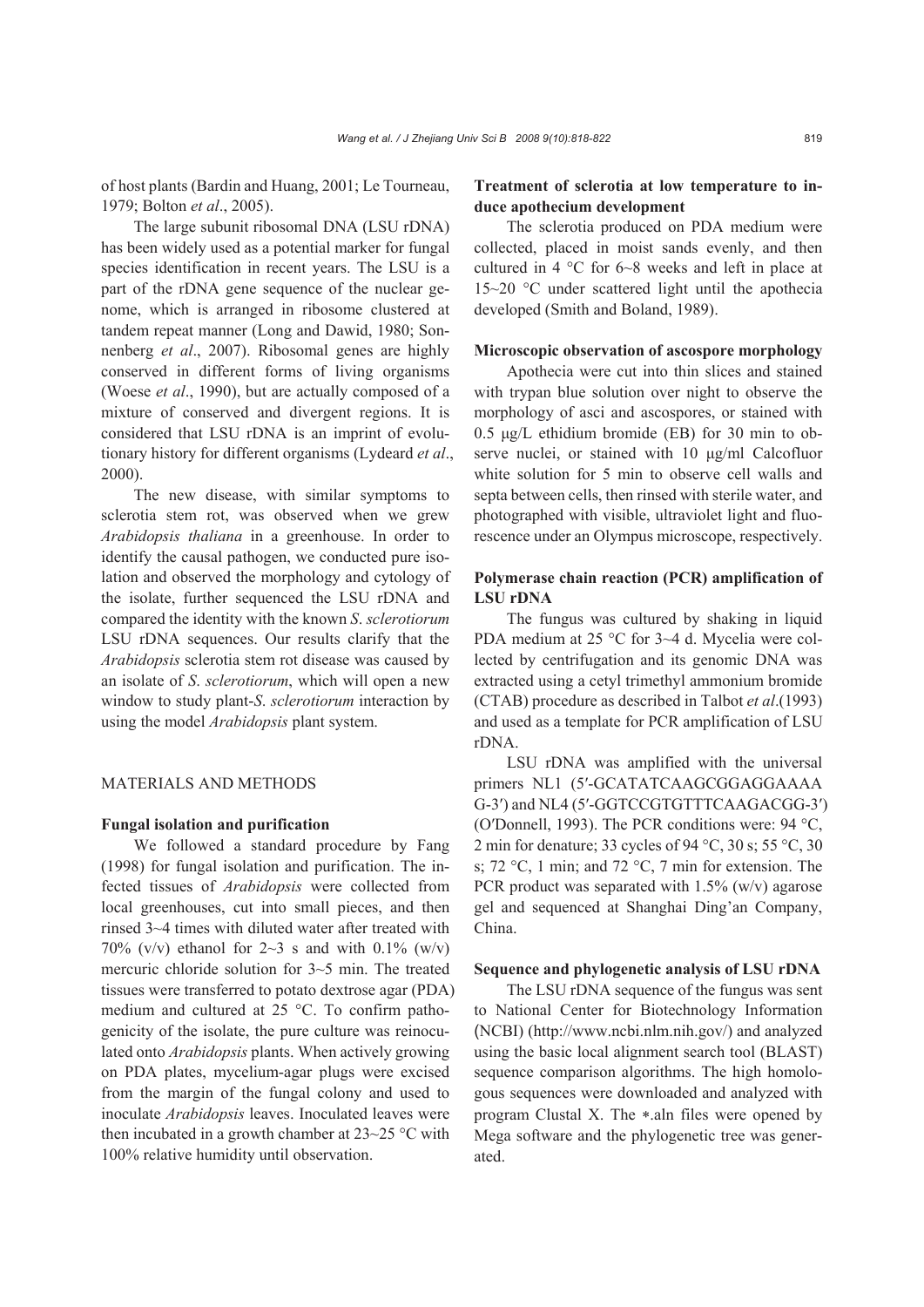## **RESULTS**

#### **Fungal infection and symptoms**

The fungal infection process was observed under natural and manual infection. The fungus infected old leaves firstly and expanded rapidly through the petiole into the stem, causing water-soaked lesions. The upper leaves were subsequently infected until the whole plant finally died off. The disease was frequently observed to trans-infect other healthy plants if the infected leaves made contact with uninfected plants (Figs.1a and 1b). The hyphae grew luxuriantly and adjacent plants could also become infected with the disease through the hyphal growth when the atmosphere humidity reached 90% (Fig.1b). Sclerotia formed on the surface of plants after plants had died (Fig.1c).

To conduct pathogen identification and analysis, the fungus was isolated from infected tissues of *Arabidopsis* and cultured on PDA medium. The fungus started to produce white masses when growing to the edge of the Petri dish (Fig.1d). The size of mycelium masses became bigger and their colors became darker as time proceeded. Finally, many black sclerotia formed (Fig.1e). When the *Arabidopsis* leaves were inoculated with the isolated fungus, the symptoms were the same as those under natural infection (data not shown).

## **Germination of sclerotia and formation of apothecia**

To further observe the biology of sclerotia germination and apothecia formation, sclerotia were first incubated in moist sandy soil for 6~8 weeks at 4 °C and then placed in the condition at  $15-20$  °C with scattered light. Sclerotia geminated quickly after 20 d. Stipes and receptacles of apothecia were formed at first (Fig.2a), then their tops grew swollen and discal apothecia with cupped centers were formed (Fig.2b). Hollowness in the center became flatter with augmentation of the apothecia and the hymenial layer spread fully until asci became mature and ascospores emanated (Fig.2c). The numbers of apothecia produced per sclerotium were not equal, ranging from only 1 to as many as 8~9 apothecia (Fig.2d).

#### **Morphology of asci and ascospores**

Apothecia were cut into thin slices, then stained

with trypan blue and observed with a microscope. The hymenial layers of the apothecia were found to be full of asci, each ascus containing 8 ascospores. Mature ascospores were released from the top of the asci (Figs.3a and 3b). Many paraphyses could be seen among the asci (Fig.3c). Each ascospore had two nuclei when stained by EB (Figs.3d and 3e), but no septum was observed when stained with Calcoflour white (Fig.3f). The results suggest that ascospores were single binuclear cells, coinciding with the description in (Kohn, 1979).

# **LSU rDNA sequence and fungal phylogenetics revealed by the sequence analysis**

To study phylogenetics of the isolate, we used a pair of universal primers to amplify the LSU rDNA by PCR (O′Donnell, 1993). A product with a size of roughly 600 bp was obtained, sequenced and deposited in GenBank (accession No. EU926159). The sequence was analyzed using the BLAST sequence comparison algorithms from the NCBI website (http://www.ncbi.nlm.nih.gov/). The analysis revealed that LSU rDNA of our isolate (*S*. *sclerotiorum* strain FZ001) has close evolutionary relationship with fungal species in *Discomycetes*, including *S*. *sclerotiorum*, *Botryotinia fuckeliana*, *Scleromitrula shiraiana*, *Sclerotinia veratri* and *Mitrula borealis* (Fig.4). It was closely clustered in the same group with Sclerotiniaceae members, including *S*. *sclerotiorum*, 28S LSU rDNA of *S*. *sclerotiorum* strain AFTOL-ID 928, 28S rDNA of *S*. *sclerotiorum* strain CBS 499.50, 25S LSU rDNA of *S*. *sclerotiorum* strain WZ0067, LSU rDNA of *B*. *fuckeliana* and 28S rDNA of *B*. *fuckeliana* isolate AFTOL-ID 59 (Fig.4). All of these sequences shared more than 99% identities, indicating that they have a notablely tight relationship. *B*. *fuckeliana*, the teleomorph of *Botrytis cinerea*, produces highly resistant sclerotia, but also produces abundant hyaline conidia (asexual spores) borne on grey, branching tree-like conidiophores which is different from *S*. *sclerotiorum* (Kirk *et al*., 2001). Other fungi we selected such as *S. shiraiana* strain Hirayama062001, *S*. *veratri* 96CFEBD7, and two *M*. *borealis* strains were divergent from this group. These results suggest that our isolate is a strain of *S*. *sclerotiorum*. We here named it as *S*. *sclerotiorum* strain FZ001.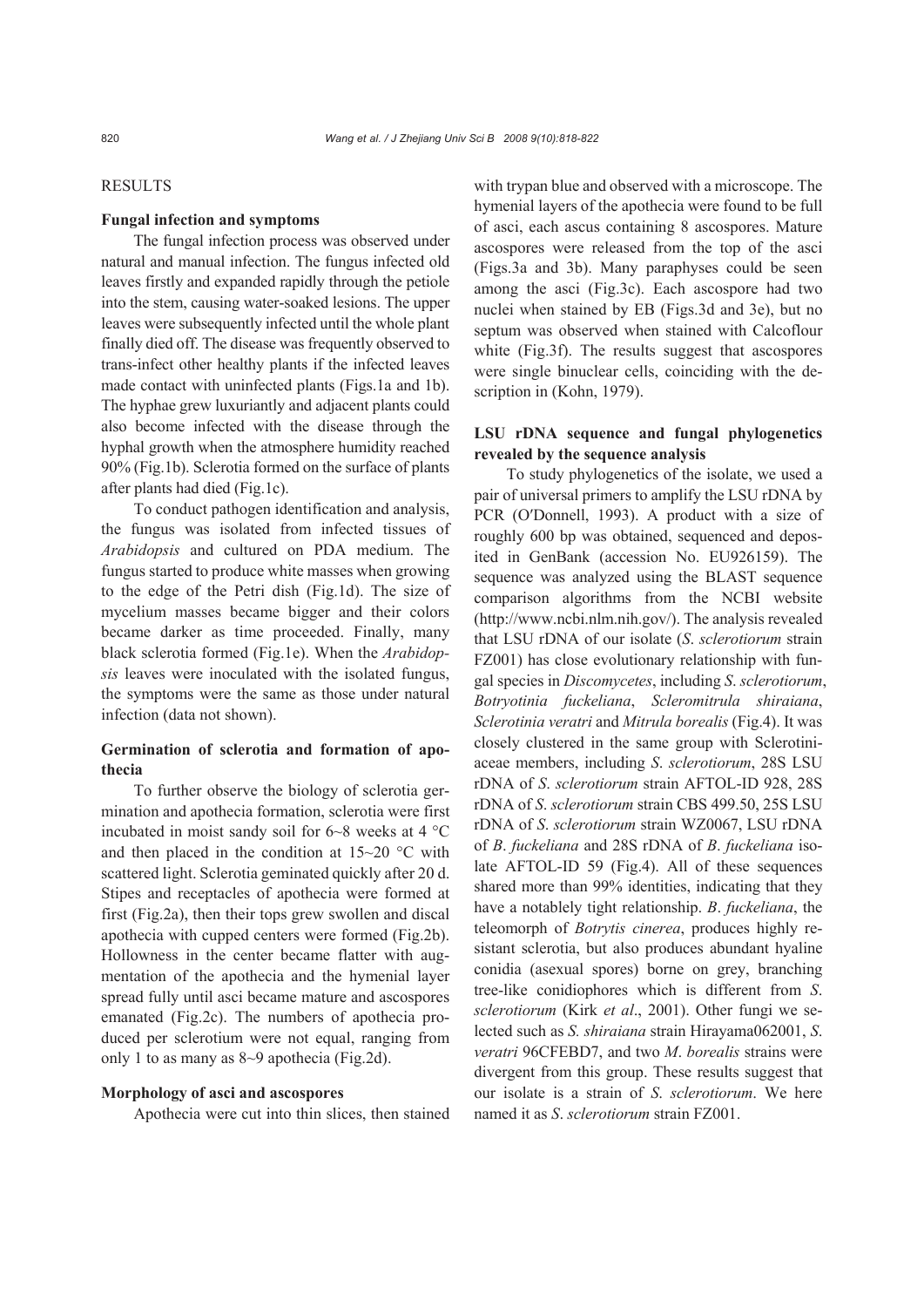

**Fig.1 Progress of infected** *Arabidopsis* **plants, and sclerotia on plants and PDA plates**  (a) A primarily infected *Arabidopsis* plant; (b) Heavily infected *Arabidopsis* plants; (c) Sclerotia on dead infected plants; (d) Sclerotia starting to develop on PDA plate; (e) Well developed sclerotia on PDA plates. Arrows indicate sclerotia



**Fig.2 The time course of sclerotia germination and apothecia formation** 

(a) Primary stage of sclerotia germination; (b) Apothecia being formed; (c) Mature apothecia; (d) Geminated sclerotia with several apothecia formed



**Fig.3 The morphology of asci and ascospores** 

(a), (b) and (c) Slices of apothecia stained with trypan blue: (a) the hymenial layer with rows of asci which are cylindrical sac-like zygote cells, (b) ascus with eight ascospores, (c) paraphysis among asci; (d) and (e) Ascospores stained with EB: (d) observed under visible light, (e) observed under ultraviolet light; (f) Ascospores stained with Calcoflour white observed under florescence





**Fig.4 Tree view of phylogenetic relationship of** *Sclerotinia sclerotiorum* **strain FZ001** 

The LSU rDNA and other related sequences were retrieved from GenBank, and calculated with neighbor-joining method. Bootstrap values (%) are indicated at the nodes